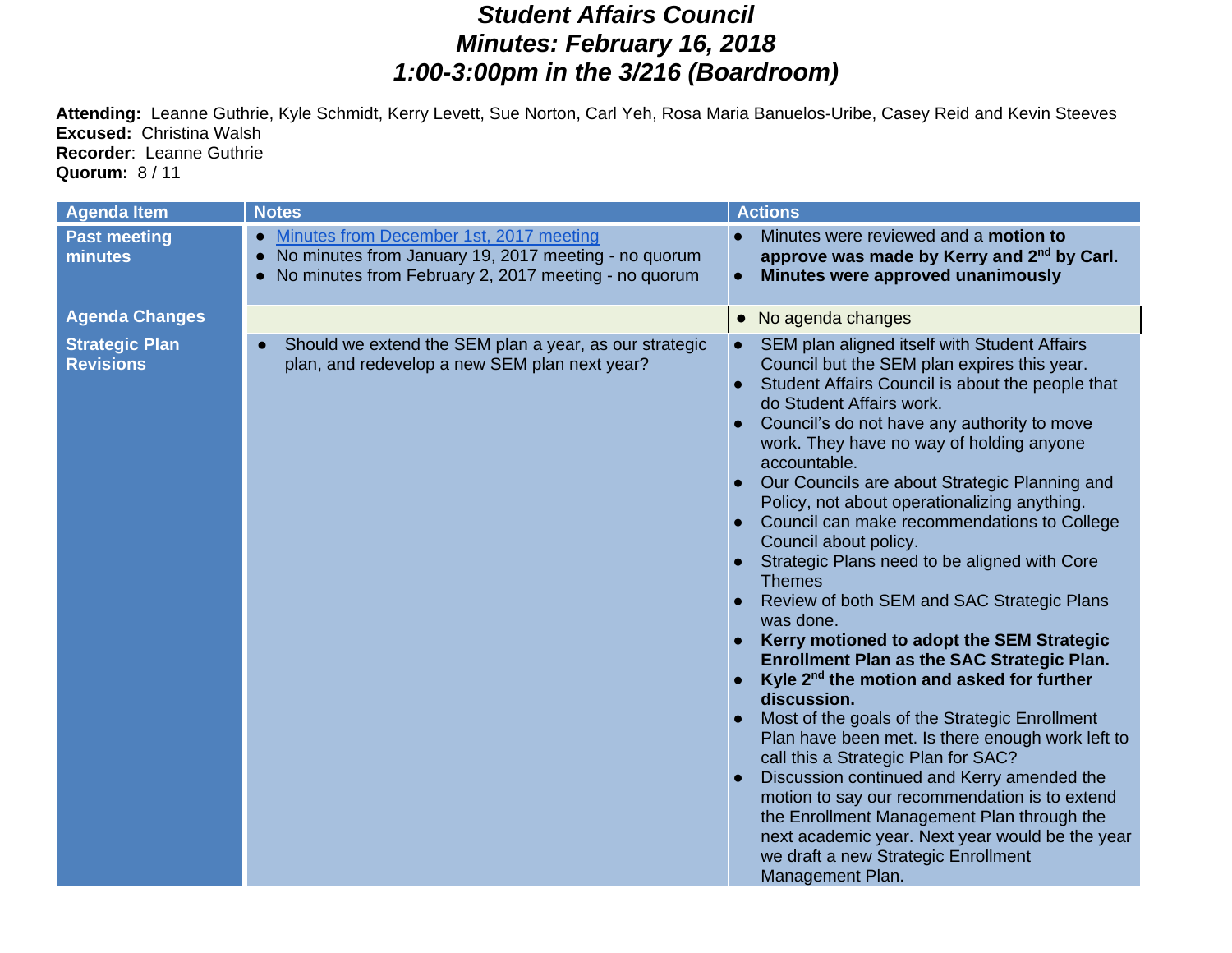|                   |                                                                                                                                                                   | Continued discussion around enrollment and<br>retention was done.<br>A weekly enrollment report would be helpful<br>Kyle asked if there were still parts of the plan<br>that needed to be operationalized for next year.<br>Council reviewed the goals of the SEM plan and<br>it was decided that there was enough work that<br>still needed to be done.<br>Carl called to question that we adopt the<br>amended motion which consists of the 3 SEM<br>goals as the SAC Strategic Plan. We will extend<br>it 1 year with SAC having oversite of the<br>development of the next plan.<br>Kyle called the Motion, Kerry 1 <sup>st</sup> and Kyle<br>$2nd$ , Carl called the question<br>Motion was approved unanimously<br>The Strategic Plan group will now be in charge<br>of coming up with a plan of developing a new<br>Strategic Enrollment Plan.                                                                                                                                |
|-------------------|-------------------------------------------------------------------------------------------------------------------------------------------------------------------|--------------------------------------------------------------------------------------------------------------------------------------------------------------------------------------------------------------------------------------------------------------------------------------------------------------------------------------------------------------------------------------------------------------------------------------------------------------------------------------------------------------------------------------------------------------------------------------------------------------------------------------------------------------------------------------------------------------------------------------------------------------------------------------------------------------------------------------------------------------------------------------------------------------------------------------------------------------------------------------|
| <b>CCSSE Fest</b> | Should we have a CCSSE fest, similar to the ATD Data<br>$\bullet$<br>Summits, to get people involved? CCSSE is Community<br>College Survey of Student Engagement. | CCSSE is a national data collection tool<br>$\bullet$<br>Discussion on the history of CCSSE and how<br>there is not a lot of movement across<br>benchmarks.<br>It is supposed to target 1 <sup>st</sup> year students but the<br>classes chosen to be surveyed are not always<br>1 <sup>st</sup> year students<br>We have not used the CCSSE data broadly<br>across campus.<br>Part of SAC Work Plan is to make the CCSSE<br>data more available to the campus community.<br>The information is informative.<br>We are thinking about mirroring some of ATD's<br>Data summits.<br>Some of our strategies could be<br>o We could put a CCSSE data fact in the<br>weekly or have data tips or discussion<br>groups.<br>Some vital requirements are missing to collect<br>the data that will map to student services, like<br>L#s<br>Kyle express concern about doing a "fest" since<br>we do not have trend information and the<br>benchmarks aren't comparable over several<br>years. |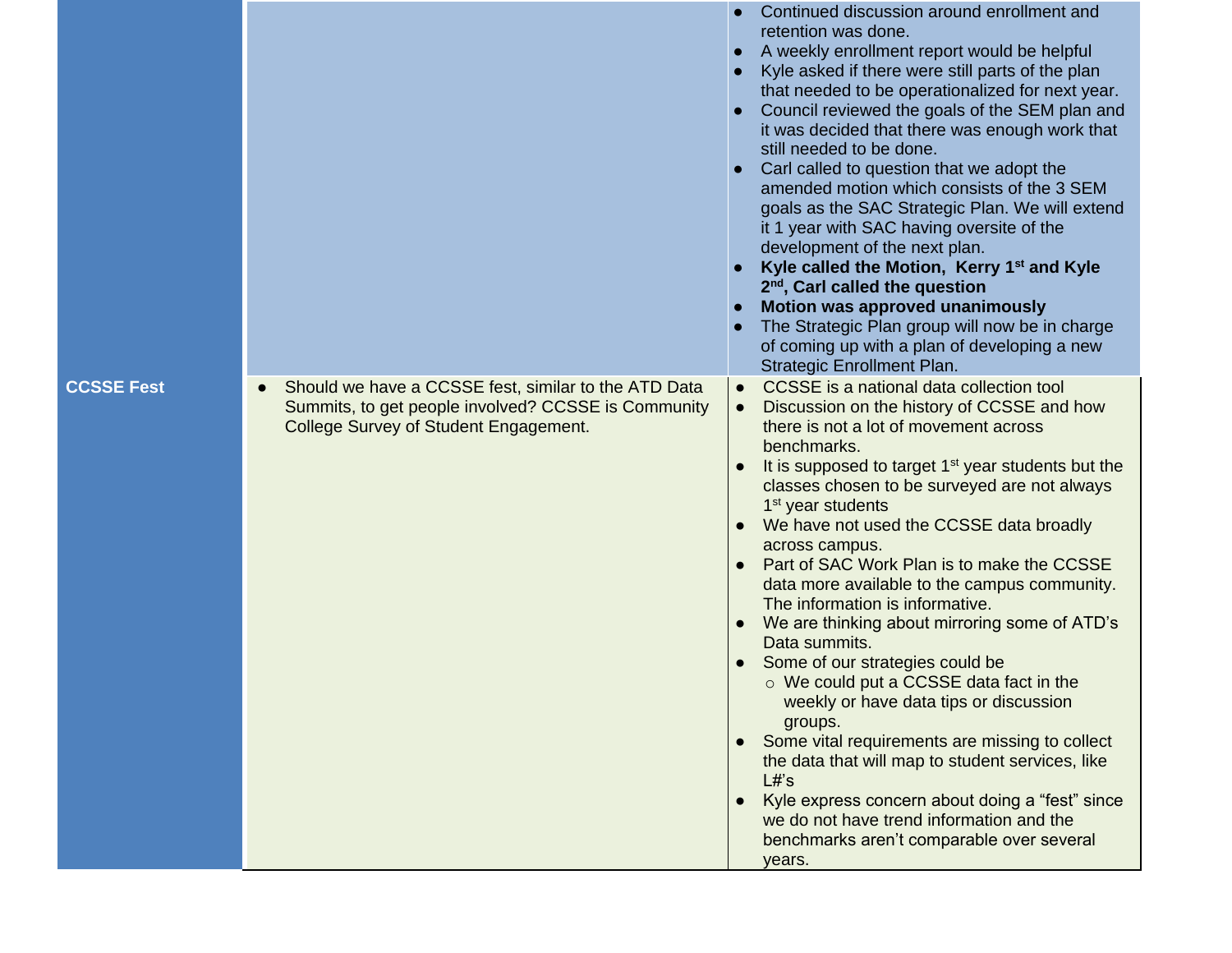|                      |                                                        | Doing something with graphics similar to "Tips"<br>would probably be more successful.<br>Kerry thought we might be able to take some of<br>the CCSSE data points and put them in the<br>"Tips" Que.<br>CCSSEE is not a trending tool, it's a slice in a<br>$\bullet$<br>moment of time.<br>Without having the trending ability it's hard to<br>$\bullet$<br>know whether we have made improvement or<br>gains. We don't have another tool.<br>Kyle asked if we could call a Motion to asked<br>Casey to look into the ATD que and see if they<br>are receptive to adding visual things that might<br>be slightly different from their core work. The<br>existing CCSSE group will try to prepare some<br>sort of "Tips" like email to see what we would<br>like to send out.<br>Kerry called the motion and Kevin 2 <sup>nd</sup> Motion<br>was approved.                                                                                                                         |
|----------------------|--------------------------------------------------------|-----------------------------------------------------------------------------------------------------------------------------------------------------------------------------------------------------------------------------------------------------------------------------------------------------------------------------------------------------------------------------------------------------------------------------------------------------------------------------------------------------------------------------------------------------------------------------------------------------------------------------------------------------------------------------------------------------------------------------------------------------------------------------------------------------------------------------------------------------------------------------------------------------------------------------------------------------------------------------------|
| <b>Student Email</b> | • Students aren't reading their email. What can we do? | Kevin agreed it's a thing of the past.<br>We don't have an anecdotal account but we do<br>know students are not getting the messages<br>the college is sending.<br>Can we notify students of how many new<br>messages they might have when they visit<br>other areas of lane on line?<br>Kerry let SAC know that the SAM's managers<br>talked about doing a "did you know" campaign.<br>SAM is in hopes to shift the narrative and<br>encourage behavior where students will check<br>their email.<br>Financial Aid will start their campaign in Spring<br>term to get students to complete the financial<br>aid process before the new academic year.<br>The overall believe is that students are<br>checking email, just not their Lane account.<br>We don't want to encourage student to transfer<br>email to a non-Lane account because of<br><b>FERPA</b> violations.<br>We are in the process of getting the email<br>account claims moved up in the enrollment<br>process. |